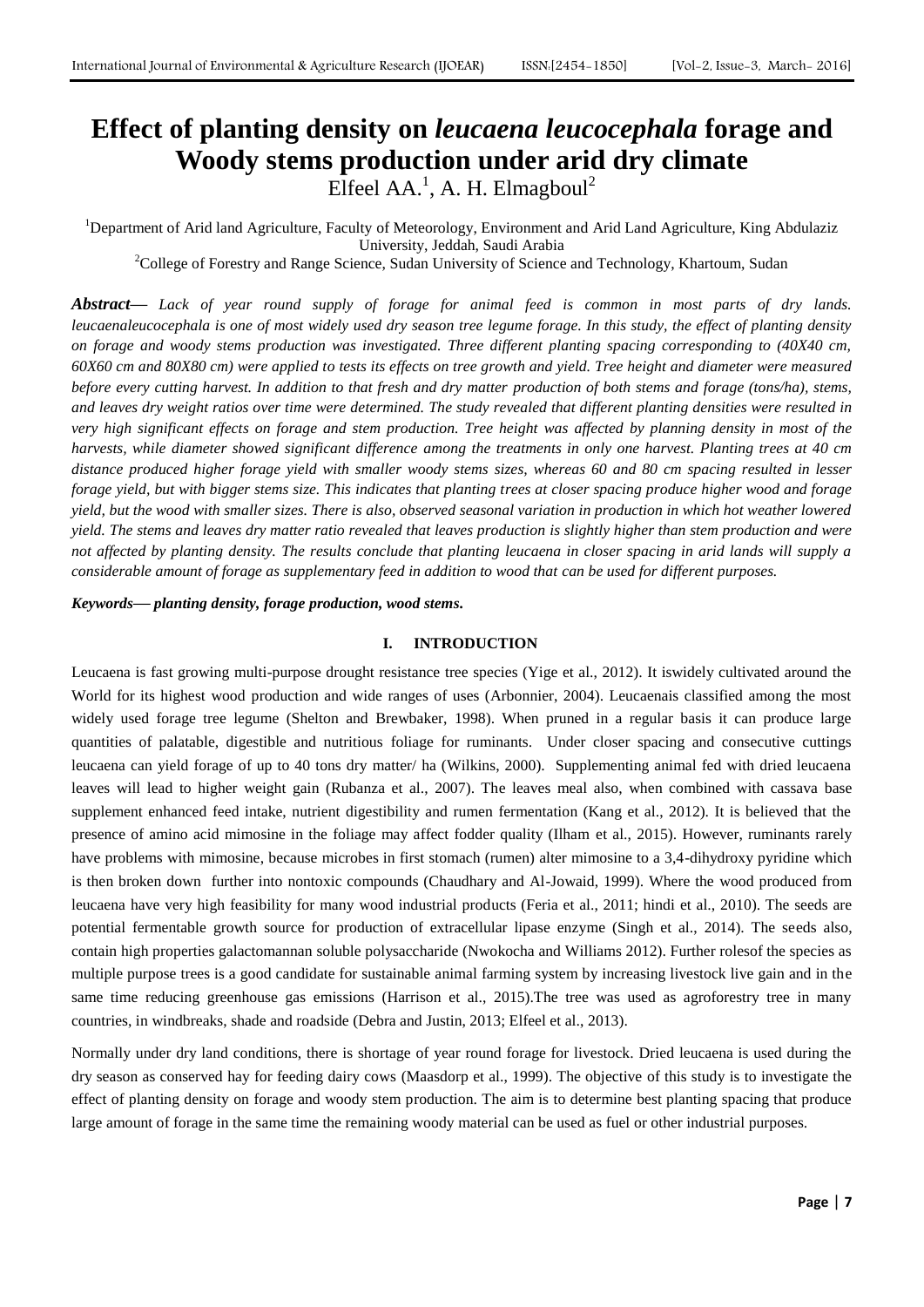# **II. MATERIALS AND METHODS**

# **2.1 Experimental site**

The location of the experiment is in King Abdulaziz University, Agricultural Experimental Farm. The experiment was carried in hot dry conditions of Western KSA under drip irrigation system at frequency of once every on week.

## **2.2 Experimental design**

The experimental design used is factorial randomized complete block design with three replicates. The main factors are three trees planting spacing corresponding to 40X40 cm, 60X60 cm and 80X80 cm. In each treatment per each block, the plots are composed of three rows with 10 trees in each row (30 trees per plot).

## **2.3 Tree height and root collar diameter**

To measure height and diameter five trees per each treatment in each plot in the middle row were assigned for measurements (from tree number 3-7 in the row. If one tree is missing, we continue to select tree number 8 instead. Then height and root collar diameter were measured before each cutting harvest four times.

#### **2.4 Fresh and dry materials production**

For determination of stems, leaves and total fresh and dry weights, the five trees sampled for height and diameter measurements were cut. Then the trees were separated into leaves and shoots and immediately weighed fresh. The samples were then oven dried in 65°C temperature for 72 hours to determine dry weight. To calculate fresh and dry matter production per hectare, first we estimated the average survival rate in all plots (range from 90.5 to 93%). Then we calculated the average number of trees per hectare in all treatments on the basis of 90% survival. The number of trees per hectare were multiplied by 90% giving (56,250, 25,000 and 14,063 trees) for 40, 60, 80 cm spacing respectively. Afterwards the average fresh and dry weights per tree were multiplied by respective average number of trees per hectare for each spacing to obtain production per hectare. After each cut the trees were allowed to grow for four months before the next cut. The total harvests done were four.

#### **2.5 Stems and leaves dry matter ratios**

Stems and leaves dry matter ratios were calculated by dividing average dry weight by total dry weight per tree in each treatment.

# **2.6 Statistical analysis**

Analysis of variance was performed to test effects of mean treatment on the studied parameters and the means were separated by new Duncan's multiple range tests using statistical analysis system version 9.2, (SAS institute, 2014).

# **III. RESULTS AND DISCUSSION**

#### **3.1 Height and root collar diameter**

The current study revealed that tree height was statistically differed among the three spacing applied in most harvests. Whereas the root collar diameter was significantly differed only in the first initial measurement made in the first cutting harvest (Table 1). In the next harvests, when the trees cut to the ground in a uniform levels all the treatments produced the same level of diameter. The observed difference in height may be related to the competition between trees as the result of spacing. In most harvests, height growth was not showed any significant difference between 60 and 80 cm planting distance. However, they are significantly higher than plots planting with 40 cm spacing between trees. The same growth trend was observed in diameter in which planting trees at 60 and 80 cm between trees resulted in higher diameter growth compared to 40 spacing in all harvests.

# **3.2 Fresh and dry materials production**

The data presented in (Table 1 and 2) showed that both stem and leaves fresh and dry matter production was very highly significantly differed among the three planting spacing applied. During the initial cutting (harvest 1) 60 produced higher fresh and dry weight materials. However, when the trees were cut to the same level and allow to grow (harvests 2-4), 40 meter spacing resulted in significantly higher production compared to the other spacing. The season also, may have some effect in fresh and dry biomass production. Production was high in harvest two (beginning of March), declined in harvest three (beginning of June) and increased again in harvest four (beginning of November). The effect of the three planting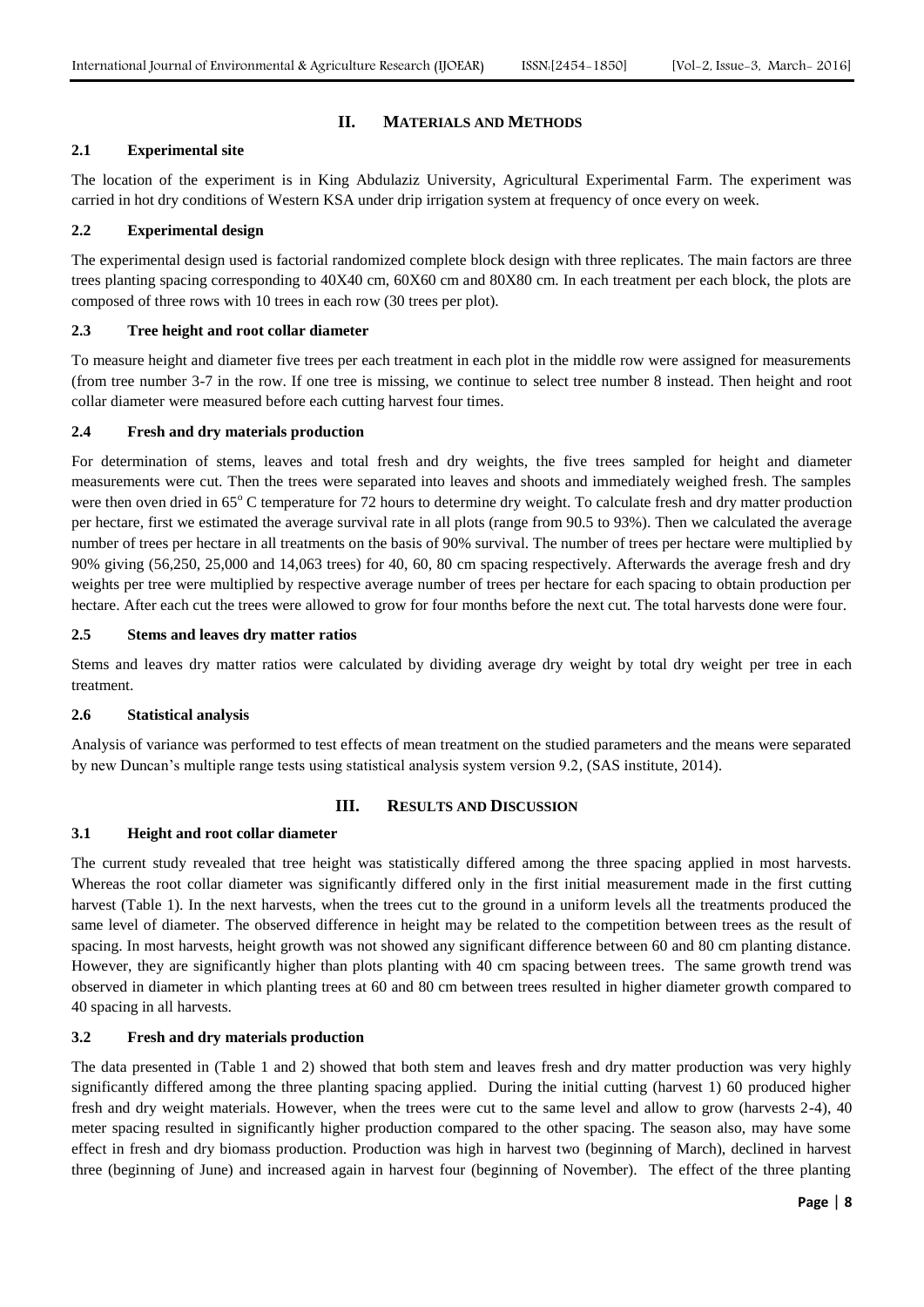distance used was resulted in very high variation in total fresh and dry biomass yield (Table 4).The highest forage produced under 40 cm distance treatment accompanied by less diameter, reflects that planting trees at closer distance will yield more tender forage. However, planting trees at wider spacing (60 and 80 cm spacing) means more wood material, but may be with less forage quantity and quality.

# **TABLE 1 EFFECT OF PLANTING DENSITY ON** *LEUCAENA LEUCOCEPHALATREE* **HEIGHT (HT) AND ROOT COLLAR DIAMETER (RCD)**

| <b>Harvest 1</b>  |                   | <b>Harvest 2</b> |                     | <b>Harvest 3</b>  |            | <b>Harvest 4</b>  |            |
|-------------------|-------------------|------------------|---------------------|-------------------|------------|-------------------|------------|
| HT(m)             | $RCD$ (cm)        | HT(m)            | $\mathbf{RCD}$ (cm) | HT(m)             | $RCD$ (cm) | HT(m)             | $RCD$ (cm) |
| 1.87 <sub>b</sub> | 1.39 <sub>b</sub> | $2.10_a$         | $1.70_a$            | 1.95 <sub>b</sub> | $1.03_a$   | 2.17 <sub>b</sub> | $1.56_a$   |
| $2.74_a$          | $2.28_a$          | $2.10_a$         | $1.76_a$            | $2.14_a$          | $1.10_a$   | $2.53_a$          | $1.68_a$   |
| $2.54_a$          | $2.46_a$          | $2.26_a$         | $1.89_a$            | $2.07_a$          | $1.08_a$   | $2.40_a$          | $1.67_a$   |
| $\mathfrak{D}$    | ◠                 |                  | 2                   | 2                 | 2          | 2                 | 2          |
| 29.39***          | $19.23***$        | 2.39             | 0.76                | $4.10*$           | 0.92       | $9.53**$          | 1.63       |
|                   |                   |                  |                     |                   |            |                   |            |

\*  $= p \le 0.05$  \*\* =  $p \le 0.01$ \*\*\* =  $p \le 0.001$ 

# **TABLE 2 EFFECT OF PLANTING DENSITY ON** *LEUCAENALEUCOCEPHALA* **STEMS FRESH AND DRY MATERIAL PRODUCTION (TONS/HA)**

| <b>Spacing</b>  | <b>Harvest 1</b>      |                        | <b>Harvest 2</b>      |                        | <b>Harvest 3</b>      |                        | <b>Harvest 4</b>      |                        |
|-----------------|-----------------------|------------------------|-----------------------|------------------------|-----------------------|------------------------|-----------------------|------------------------|
|                 | <b>FW</b><br>(ton/ha) | <b>DW</b><br>(tons/ha) | <b>FW</b><br>(ton/ha) | <b>DW</b><br>(tons/ha) | <b>FW</b><br>(ton/ha) | <b>DW</b><br>(tons/ha) | <b>FW</b><br>(ton/ha) | <b>DW</b><br>(tons/ha) |
| $40 \text{ cm}$ | $16.46_{ab}$          | $6.50_{ab}$            | $22.48_a$             | $8.37_a$               | $18.13_a$             | $7.19_a$               | $26.92_a$             | $10.64_a$              |
| $60 \text{ cm}$ | $22.01_a$             | $8.60_a$               | $16.11^{b}$           | 5.61 <sub>b</sub>      | 12.83 <sub>b</sub>    | 4.90 <sub>b</sub>      | 21.73 <sub>h</sub>    | $8.45_a$               |
| $80 \text{ cm}$ | 10.73 <sub>b</sub>    | 4.19 <sub>b</sub>      | 12.40 <sub>b</sub>    | 4.26 <sub>b</sub>      | 8.32 <sub>b</sub>     | 3.01 <sub>c</sub>      | 15.42 <sub>h</sub>    | 5.90 <sub>b</sub>      |
| D.F.            | 2                     | 2                      | 2                     | 2                      | 2                     | 2                      | 2                     | 2                      |
| F. value        | $5.51**$              | $5.46**$               | $5.69**$              | $795***$               | $9.84***$             | $12.74**$              | $7.16**$              | $9.33***$              |

\*  $= p \le 0.05$  \*\* =  $p \le 0.01$ \*\*\* =  $p \le 0.001$ 

| TABLE 3                                                                                 |
|-----------------------------------------------------------------------------------------|
| EFFECT OF PLANTING DENSITY ON <i>LEUCAENALEUCOCEPHALA</i> FORAGE FRESH AND DRY MATERIAL |
| <b>PRODUCTION (TONS/HA)</b>                                                             |

| <b>Spacing</b>                                   | <b>Harvest 1</b>      |                        | <b>Harvest 2</b>      |                        | <b>Harvest 3</b>      |                        | <b>Harvest 4</b>      |                        |  |
|--------------------------------------------------|-----------------------|------------------------|-----------------------|------------------------|-----------------------|------------------------|-----------------------|------------------------|--|
|                                                  | <b>FW</b><br>(ton/ha) | <b>DW</b><br>(tons/ha) | <b>FW</b><br>(ton/ha) | <b>DW</b><br>(tons/ha) | <b>FW</b><br>(ton/ha) | <b>DW</b><br>(tons/ha) | <b>FW</b><br>(ton/ha) | <b>DW</b><br>(tons/ha) |  |
| $40 \text{ cm}$                                  | 14.28 <sub>ab</sub>   | 4.48 <sub>ab</sub>     | $32.25_a$             | $10.03_a$              | $21.83_a$             | $6.84_a$               | $33.03_a$             | $10.59_a$              |  |
| $60 \text{ cm}$                                  | $18.94_a$             | $5.88_a$               | 23.34 <sub>h</sub>    | $6.64^{b}$             | $17.86_a$             | 5.27 <sub>b</sub>      | $27.61_a$             | 8.52 <sub>b</sub>      |  |
| $80 \text{ cm}$                                  | 10.44 <sub>h</sub>    | 3.23 <sub>b</sub>      | 18.11 <sub>b</sub>    | 5.31 <sub>b</sub>      | 11.11 <sub>b</sub>    | 3.24 <sub>c</sub>      | 18.89 <sub>b</sub>    | 5.66 <sub>c</sub>      |  |
| D.F.                                             | 2                     | 2                      | 2                     | 2                      | 2                     | 2                      | 2                     | $\overline{2}$         |  |
| F. value                                         | $4.75**$              | $4.68**$               | $8.21**$              | $11.61**$              | $9.77**$              | $15.60**$              | $11.27**$             | $17.38**$              |  |
| $** - n < 0.01*** - n < 0.001$<br>$* - n < 0.05$ |                       |                        |                       |                        |                       |                        |                       |                        |  |

 $p \leq 0.05$  \*\* =  $p \leq 0.01$ \*\*\* =  $p \leq 0.001$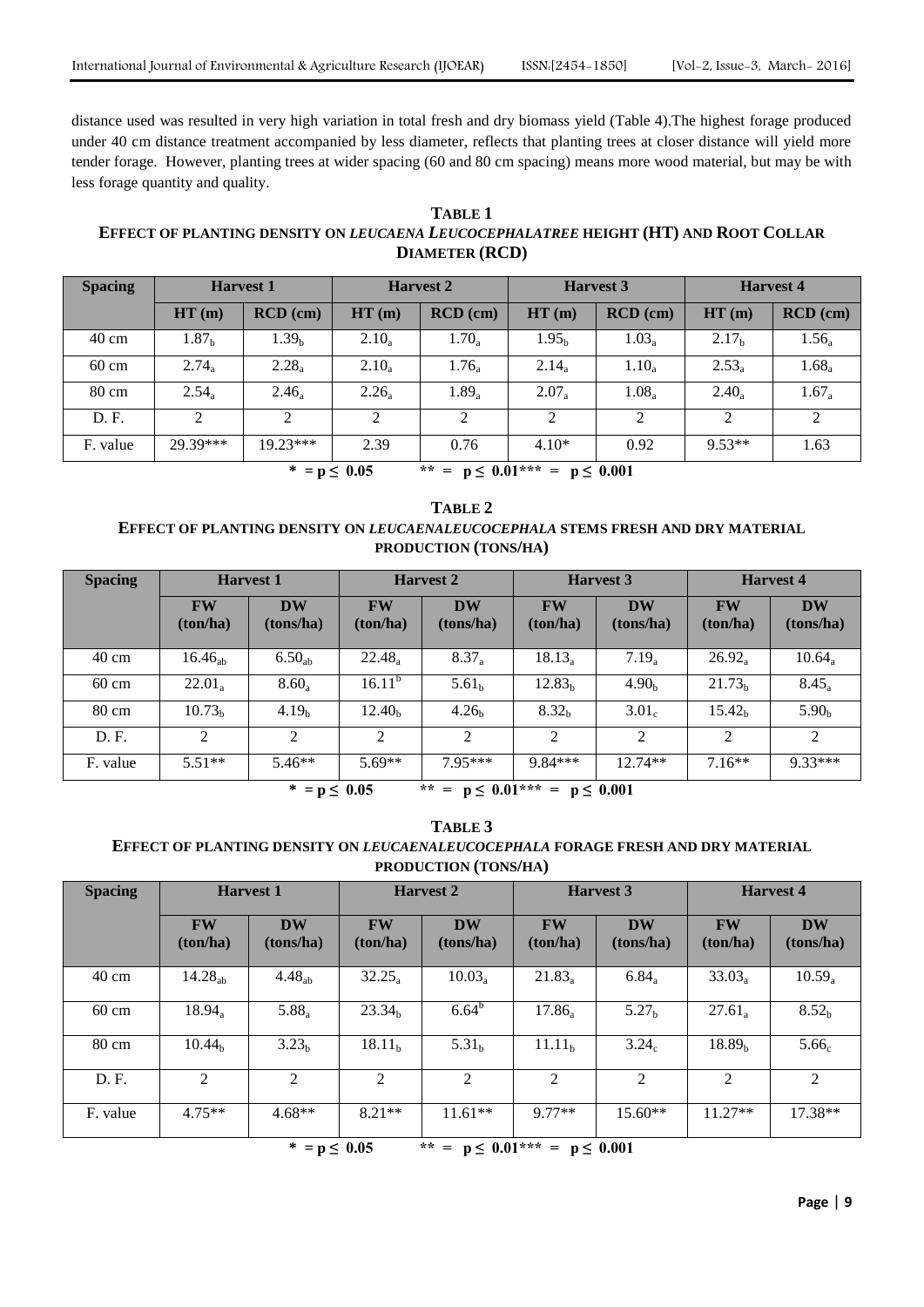| <b>Spacing</b>                                               | <b>Harvest 1</b>     |                        | <b>Harvest 2</b>     |                        | <b>Harvest 3</b>      |                        | <b>Harvest 4</b>      |                        |
|--------------------------------------------------------------|----------------------|------------------------|----------------------|------------------------|-----------------------|------------------------|-----------------------|------------------------|
|                                                              | <b>FW</b><br>ton/ha) | <b>DW</b><br>(tons/ha) | <b>FW</b><br>ton/ha) | <b>DW</b><br>(tons/ha) | <b>FW</b><br>(ton/ha) | <b>DW</b><br>(tons/ha) | <b>FW</b><br>(ton/ha) | <b>DW</b><br>(tons/ha) |
| $40 \text{ cm}$                                              | $30.74_{ab}$         | 10.98 <sub>ab</sub>    | $54.73_a$            | $18.41_a$              | $39.96_a$             | $14.05_a$              | $60.00_a$             | $21.24_a$              |
| $60 \text{ cm}$                                              | $40.96_a$            | $14.49_a$              | 39.45 <sub>h</sub>   | 12.25 <sub>h</sub>     | $30.69_a$             | 10.18 <sub>b</sub>     | $49.33_a$             | 16.97 <sub>b</sub>     |
| $80 \text{ cm}$                                              | 21.17 <sub>b</sub>   | 7.44 <sub>b</sub>      | 30.51 <sub>h</sub>   | 9.57 <sub>h</sub>      | 19.43 <sub>b</sub>    | 6.31 <sub>c</sub>      | 34.32 <sub>h</sub>    | 11.51 <sub>c</sub>     |
| D. F.                                                        | $\mathfrak{D}$       | $\mathfrak{D}$         | $\mathfrak{D}$       | $\mathfrak{D}$         | $\mathcal{L}$         | $\mathfrak{D}$         | $\mathfrak{D}$        | 2                      |
| F. value                                                     | $5.28**$             | $5.26**$               | $7.24**$             | $9.84***$              | $10.31***$            | 14.79***               | $9.30**$              | $12.81***$             |
| ** = $p \le 0.01$ *** = $p \le 0.001$<br>∗<br>$= p \le 0.05$ |                      |                        |                      |                        |                       |                        |                       |                        |

**TABLE 4 EFFECT OF PLANTING DENSITY ON** *LEUCAENALEUCOCEPHALA* **TOTAL FRESH AND DRY SHOOT MATERIALS PRODUCTION (TONS/HA)**

# **3.3 Stems and leaves dry matter ratios**

Both stems and leaves dry matter ratios were not statistically differed between the three planting spacing used in all harvests (Table 5). However, generally in the first harvest the stem ratio was higher than leaves. However, in all subsequent harvests leaves dry matter ratio was slightly higher than those of stems. This was resulted in higher forage production than woody part production. In all harvests after the initial cutting 40 planting distance obtained higher leaves ratio compared to the two other spacing. This confirms the facts that closer planting spacing will produce more forage yield with tender leafy material.

**TABLE 5 EFFECT OF PLANTING DENSITY ON** *LEUCAENALEUCOCEPHALA* **STEMS DRY MATTER RATIO (SDM) AND LEAVES DRY MATTER RATIO (LDM)**

| <b>Spacing</b>  | <b>Harvest 1</b> |            | <b>Harvest 2</b> |            | <b>Harvest 3</b> |            | <b>Harvest 4</b> |            |
|-----------------|------------------|------------|------------------|------------|------------------|------------|------------------|------------|
|                 | <b>SWR</b>       | <b>LWR</b> | <b>SWR</b>       | <b>LWR</b> | <b>SWR</b>       | <b>LWR</b> | <b>SWR</b>       | <b>LWR</b> |
| $40 \text{ cm}$ | $0.59_a$         | $0.41_a$   | 0.44             | $0.56_a$   | $0.50_a$         | $0.50_a$   | $0.49_a$         | $0.51_a$   |
| $60 \text{ cm}$ | $0.58_a$         | $0.42_a$   | 0.45             | $0.55_a$   | $0.48_a$         | $0.52_a$   | $0.50_a$         | $0.50_a$   |
| $80 \text{ cm}$ | $0.56_a$         | $0.44_a$   | $0.44_a$         | $0.56_a$   | $0.47_a$         | $0.53_a$   | $0.51_a$         | $0.49_a$   |
| D. F.           | $\mathfrak{D}$   | 2          | 2                | 2          | 2                | 2          | 2                | 2          |
| F. value        | 1.68             | 1.68       | 0.37             | 0.37       | 1.60             | 1.46       | 0.51             | 0.41       |

#### **IV. CONCLUSION**

The current study highlights the importance of planting leucaena in closer spacing to provide a good quantity of forage and the remaining woody stems can be utilized for any other wood industrial purposes. Planting trees at 40X40 cm spacing produced higher forage and stem yield, however, the stems with smaller sizes. Whereas 60 spacing obtained lesser yield but the stems with bigger sizes. The leaves dry matter ratio is slightly higher than stems dry matter ratio and were not affected by planting density treatments.

#### **ACKNOWLEDGEMENTS**

We acknowledged with thanks faculty of Meteorology, Environment and Arid Land Agriculture for proving support in Agricultural Research Farm.

#### **REFERENCES**

- [1] **Arbonnier M. 2004.** Trees, shrubs and lianas of West Africa Dry Zones.CIRAD, MARCRAF Publishers, 572 P.
- [2] **Chaudhary S.A. and A.A. Al-Jowaid 1999**. Vegetation of the Kingdom of Saudi Arabia. Ministry of Agriculture and Water, KSA.